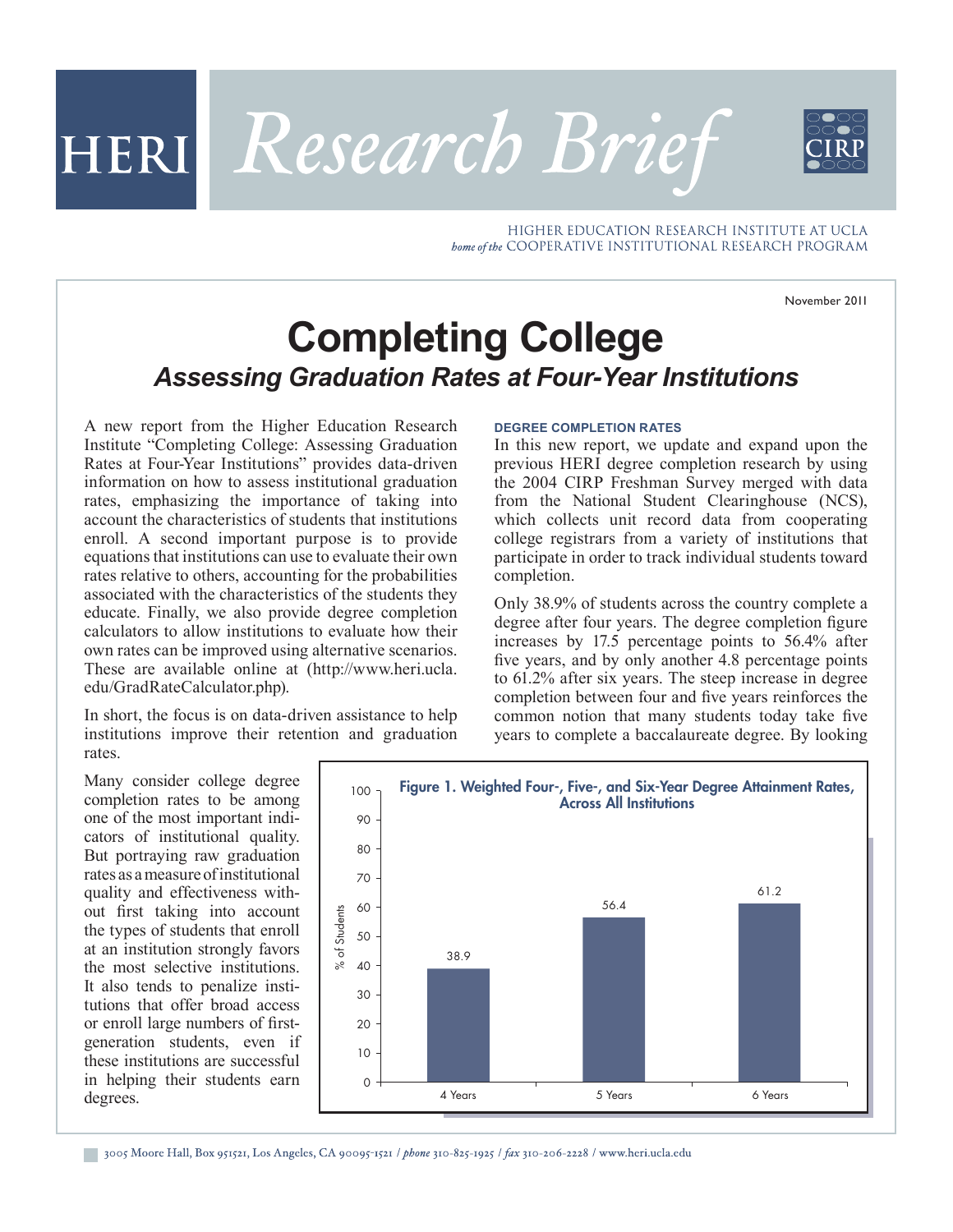## Table 1. Four-, Five-, and Six-Year Degree Attainment Rates, by Institutional Type

|                                | <b>Weighted Percent</b><br><b>Completing Bachelor's</b><br>Degree Within |         |                |
|--------------------------------|--------------------------------------------------------------------------|---------|----------------|
| <b>Institutional Type</b>      | 4 Years                                                                  | 5 Years | <b>6 Years</b> |
| Public University              | 37.1                                                                     | 59.8    | 65.6           |
| Private University             | 64.0                                                                     | 75.9    | 78.2           |
| Public 4-Year College          | 23.5                                                                     | 43.1    | 49.5           |
| Nonsectarian 4-Year College    | 48.7                                                                     | 59.3    | 61.8           |
| Catholic 4-Year College        | 54.1                                                                     | 64.0    | 66.0           |
| Other Religious 4-Year College | 47.8                                                                     | 56.3    | 57.9           |

at all three time points, it is clear that the likelihood that a student will eventually complete a degree quickly decreases after five years.

Students' rates of degree completion vary substantially by institutional type (see Table 1), especially four-year degree completion figures. Private universities have the highest four-year degree completion rate (64.0%), whereas public four-year colleges have the lowest (23.5%). With just over two out of every ten students at a public four-year college graduating after four years, the chance that a student attending a private university will graduate after four years is almost three times greater.

Although we examine differential graduation rates according to race/ethnicity and sex, a unique group examined in this report is students who are the first generation in their family to attend college. Significantly fewer first-generation students (27.4%) earn a degree after four years compared to a much larger percentage of students (42.1%) who come from families with parents who have higher education experience, a gap of 14.7 percentage points. After six years this gap remains basically unchanged at 14.0 percentage points, with just 50.2% of first-generation students completing their degrees as compared to 64.2% of their peers whose parents have college experience.

Students with higher grades in high school are more likely to complete college than are students with lower high-school grades. Prior academic achievement has a particularly large effect on which students are likely to graduate in four years, but only students with A/A+ grades have a four-year graduation rate above 50%. Among students starting college with SAT scores in the range of 1000 to 1099 in 1994, 63.2% earned a degree after six years compared to only 58.6% for the entering cohort of 2004, a gap of 4.6 percentage points.

The largest gains in degree attainment over the last decade were among students with SAT scores of 1300 or more. Thus, in the last decade, colleges are doing better at graduating their most academically-prepared students, but are not doing as well with students who begin college less academically prepared. Given that degree attainment rates for students starting college in the mid range of achievement were already low in the 1990s, institutions must do more to improve degree attainment outcomes for these students.

## **PREDICTING DEGREE COMPLETION RATES**

Predicting an expected graduation rate based upon the characteristics of the incoming first-year class is essential for any institution evaluating its degree attainment. The report reviews basic formulas that can be used to predict estimated four-, five-, and sixyear degree completion using aggregate high-school GPA, SAT/ACT scores, race/ethnicity, and sex for the incoming class.

The inclusion of the CIRP Freshman Survey information in the calculations substantially improves the prediction of degree completion over the results when using only high-school GPA, SAT, gender, and race/ethnicity alone. Both the percent of cases that can be classified correctly in the logistic regression and the Pseudo- $R^2$  increase with the inclusion of the CIRP Freshman Survey variables. Adding the CIRP variables increases the Nagelkerke  $R^2$  by 65.8%, for the four-year degree completion rate. Results for all other attainment rates also improve significantly, with a 53.7% increase in the Nagelkerke  $\mathbb{R}^2$  for five-year prediction, and a 52.8% increase for six-year prediction.

# **ADDITIONAL FACTORS THAT INFLUENCE DEGREE ATTAINMENT**

Table 2 includes some of the stronger predictors of degree attainment related to students' high-school experiences, college choice process, self-ratings, and expectations. Such information can be useful in guiding decisions about the makeup of the first-year class or environmental aspects an institution might seek to change.

The importance students place in the college choice process on selecting their institution because of early action/early decision admittance, the overall cost of attending, and the size of the college are the three factors that have the largest positive impact on degree completion.

Starting college already having had experience using the internet for research and homework, as measured by the frequency of such use during the senior year of high school, has a large impact on degree completion at each of the graduation year intervals.

The importance of a visit to campus in choosing which college to attend is also positively associated with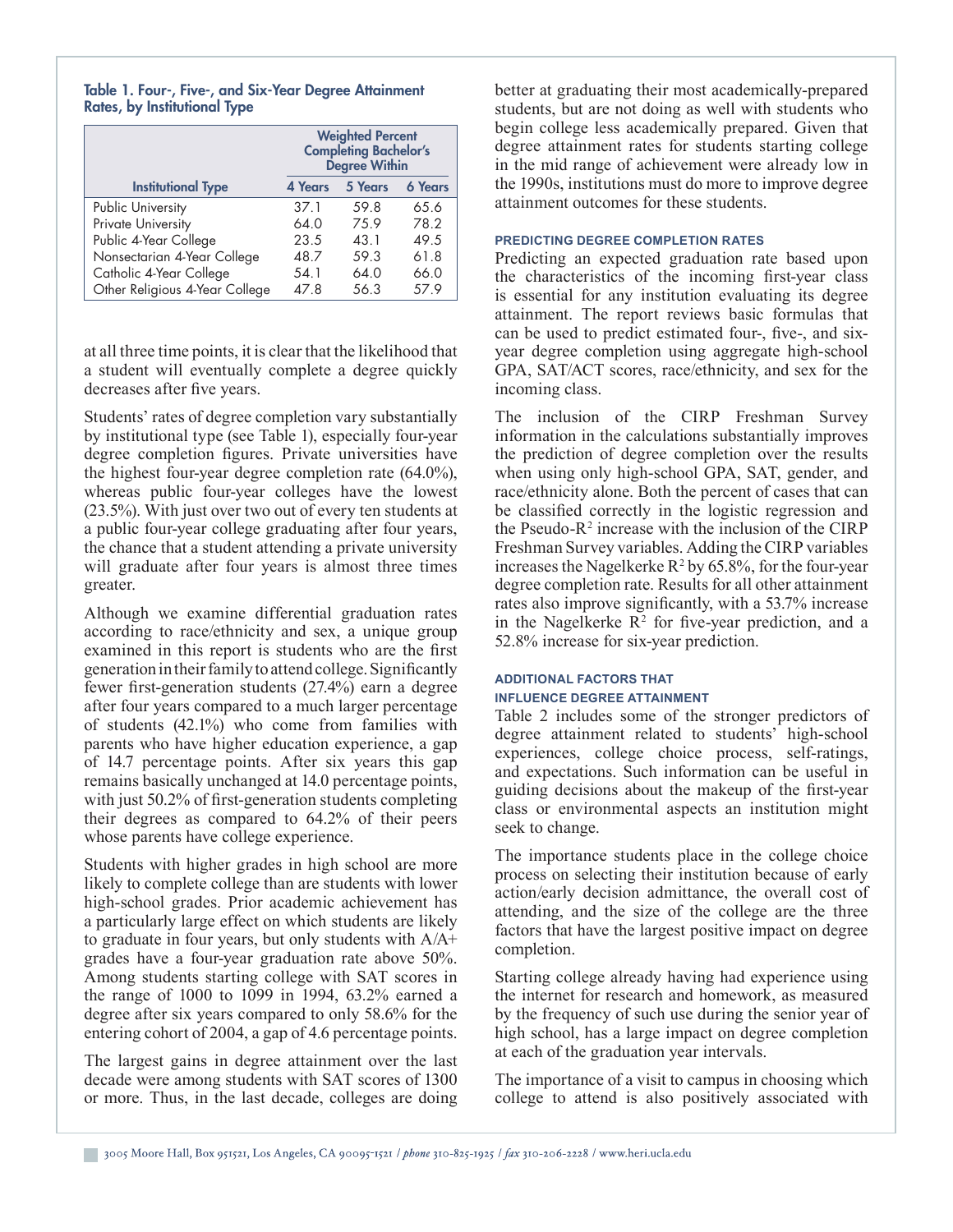degree completion. Institutions wishing to maximize retention, speed time-todegree, and eventual degree completion will want to consider how they can help students accurately assess their institution related to these factors before making a choice.

Expecting to participate in student clubs and groups during college, openness to changing one's choice of career, and the hours per week as a senior in high school spent on studying and homework are also factors that are positively associated with degree completion at intervals of four, five, and six years.

Lastly, the importance of living on campus during the first year of college to degree completion cannot be overstated. For commuter institutions or those for which housing additional students in residence halls is not an option, these results make it clear that the benefits students receive from living on campus need to be captured through alternative programming such as non-residential learning communities.

HERI has created reports that calculate expected degree attainment rates for institutions that use the CIRP Freshman Survey. These calculators are not static, but allow institutions to investigate how changes to their results might impact graduation rates. For instance, an institution can examine the

# Table 2. Selected Strong Predictors of Four-, Five-, and Six-Year Degree Attainment\* (Odds Ratios)

|                                                                       | <b>4 Years</b> | 5 Years | <b>6 Years</b> |
|-----------------------------------------------------------------------|----------------|---------|----------------|
| Early Action/Early Decision (reason for choosing your college)        | 1.128          | 1.075   | 1.068          |
| Cost of Attending College (reason for choosing your college)          | 1.100          | 1.092   | 1.083          |
| Size of College (reason for choosing your college)                    | 1.078          | 1.053   |                |
| Used Internet for Research/Homework<br>(senior year HS experience)    | 1.077          | 1.080   | 1.076          |
| A Visit to Campus (reason for choosing your college)                  | 1.064          |         |                |
| Participate in Student Clubs/Groups (college expectation)             | 1.063          | 1.073   | 1.079          |
| Emotional Health (self-rating)                                        | 1.062          | 1.060   | 1.064          |
| Drive to Achieve (self-rating)                                        | 1.061          | 1.083   | 1.085          |
| Change Career Choice (college expectation)                            | 1.060          | 1.079   | 1.085          |
| HPW on Studying/Homework (senior year HS experience)                  | 1.058          | 1.062   | 1.065          |
| I Wanted to Live Near Home (reason for choosing your college)         | 1.049          | 1.059   | 1.060          |
| Performed Volunteer Work (senior year HS experience)                  | 1.049          |         |                |
| To Gain a General Education (reason for going to college)             |                | 1.053   | 1.049          |
| Graduates Get Good Jobs (reason for choosing your college)            |                |         | 1.052          |
| Other Private Home or Residence<br>(compared to residence hall plans) | 0.648          | 0.622   | 0.679          |
| Live with Family or Relatives (compared to residence hall plans)      | 0.718          | 0.734   | 0.794          |
| Transfer to Another College (college expectation)                     | 0.844          | 0.810   | 0.796          |
| Came Late to Class (senior year HS experience)                        | 0.881          | 0.910   | 0.926          |
| Work Full-time While Attending College (college expectation)          | 0.940          | 0.916   | 0.910          |

\*Each of the predictors shown impacts the probability of the respective degree attainment rate by at least +/- 5 percent per unit increase. For instance: An increase in a student's "Drive to Achieve" score from *average* (3 on scale) to *above average* (4 on scale), which represents a one-unit increase, raises the likelihood of graduating in four years by 6.1%. Increasing it from *average* (3 on scale) to *highest 10%* (5 on scale), which represents a two-unit increase, raises the probability by 12.2%.



expected change in predicted four-year graduation by bringing more students to campus for an admissions visit, or housing more students on campus. Information about ordering HERI's "Expected Graduation Rate Calculator" can be found at http://www.heri.ucla.edu/ dsdownloads.php.